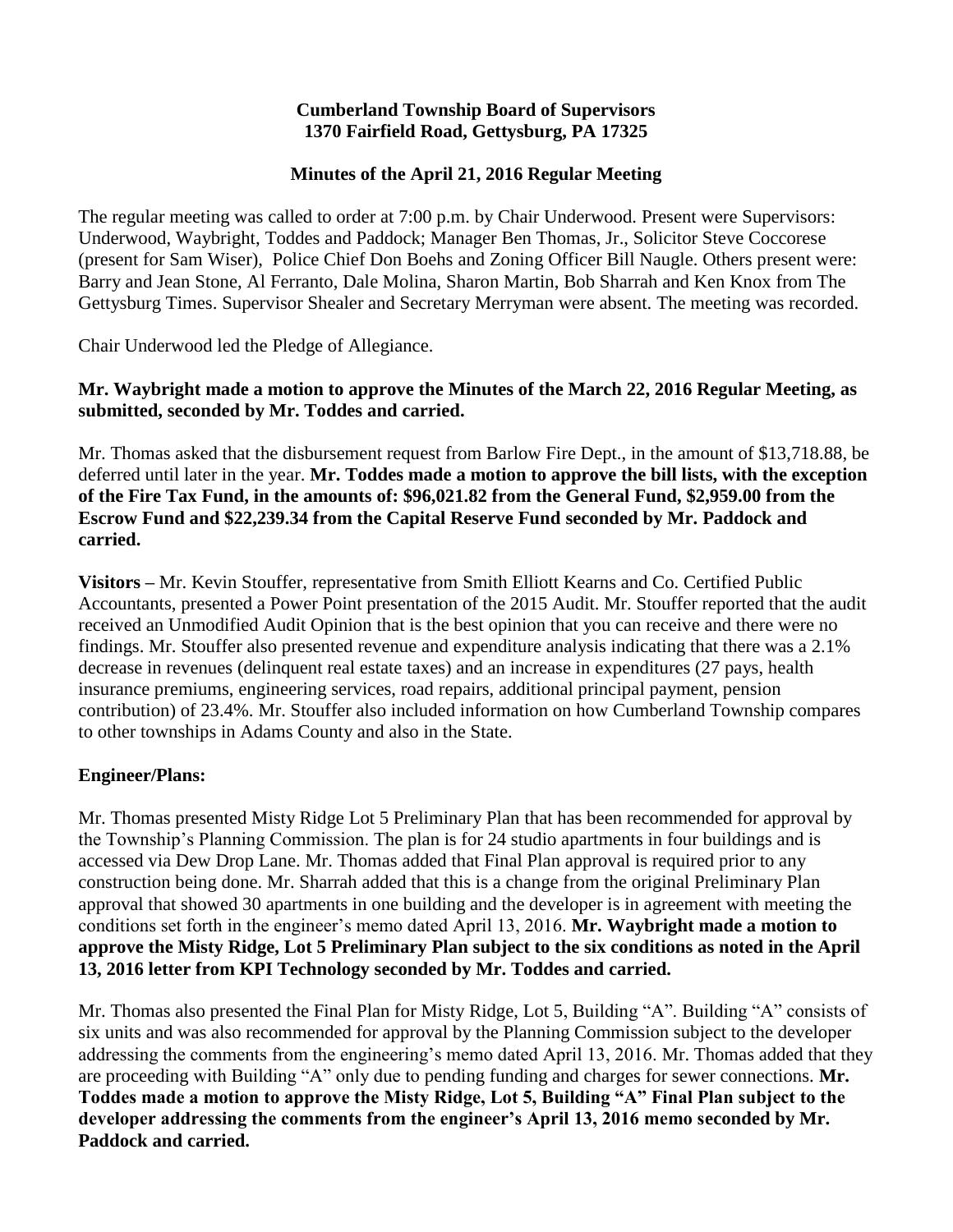Mr. Thomas also reported that the Township has notified S & A Homes that their improvement bond or letter of credit for Phase III, Cannon Ridge, has expired and directed them to provide a new bond. Solicitor Coccorese added that S & A Homes has requested that the amount of the bond be reduced to reflect the value of the remaining work. He added that the engineer has recommended the amount of \$178,920.00. **Mr. Waybright made a motion to authorize the Solicitor to contact S & A Homes regarding the improvement bond or letter of credit being immediately submitted seconded by Mr. Paddock and carried.**

Mr. Thomas reported that the Township has a pending Preliminary Plan for Grandview Station for five self-storage buildings, two retail flexible space buildings and an existing multi-tenant commercial building. Mr. Thomas added that conditional approval has been recommended by the Township Planning Commission subject to the developer addressing the comments in the engineer's April 8, 2016 memo. **Mr. Paddock made a motion to table the Grandview Station Preliminary Plan seconded by Mr. Toddes and carried.**

Mr. Thomas reported that the developer of Cumberland Village has completed the Accessible Ramp at the intersection of Fairplay Road and the shopping plaza. He added that the developer is in the process of dedicating the sanitary sewer for Phase 1A (the Preserves) to the Cumberland Township Authority.

Lastly, Mr. Thomas reported that the Keller Land Development's contractor is in the process of completing the remaining required site work.

## **Public Comment:**

Mrs. Jean Stone, 1745 Mummasburg Road, stated that she finds it very unusual that the audit shows a \$137,000.00 deficit when the budget shows a surplus and would like an explanation. Mrs. Stone also thought there would be an ad in the paper or on the website regarding the Act 209 Transportation Study for interested citizens to participate on the committee. Mr. Stouffer explained that the deficit was due to the spending of cash reserves in various funds.

Mrs. Sharon Martin**,** 980 Barlow Greenmount Road, thanked the staff and Board for the April 7, 2016 workshop and information that was shared. Mrs. Martin added that Keystone has applied for their variance and she feels that they will claim that it is a "hardship" and she feels that they created the hardship because there was an existing house, well and septic system that they chose to demolish.

Mr. Brian Fitzgerald, 914 Barlow Greenmount Road, spoke about the Township's tax base and asked that consideration be given to what is coming into the Township, what benefit it will have or will the taxpayers end up paying for it.

### **Police Report:**

Police Chief Don Boehs presented a written and oral report of police activities for the month of March including; 499 complaints, 166 traffic stops, 132 combined arrests, 6 traffic accidents, 20 targeted enforcements and 14,127 patrol miles. He added that they assisted other agencies 15 times and they were assisted three times. Chief Boehs also reported that they had 580 Oak Lawn Cemetery complaints, 257 of the complaints were walk-ins and they still have people coming in.

# **Active Business:**

Mr. Thomas reported that the contract for waste hauling with Advanced Disposal ends this year and the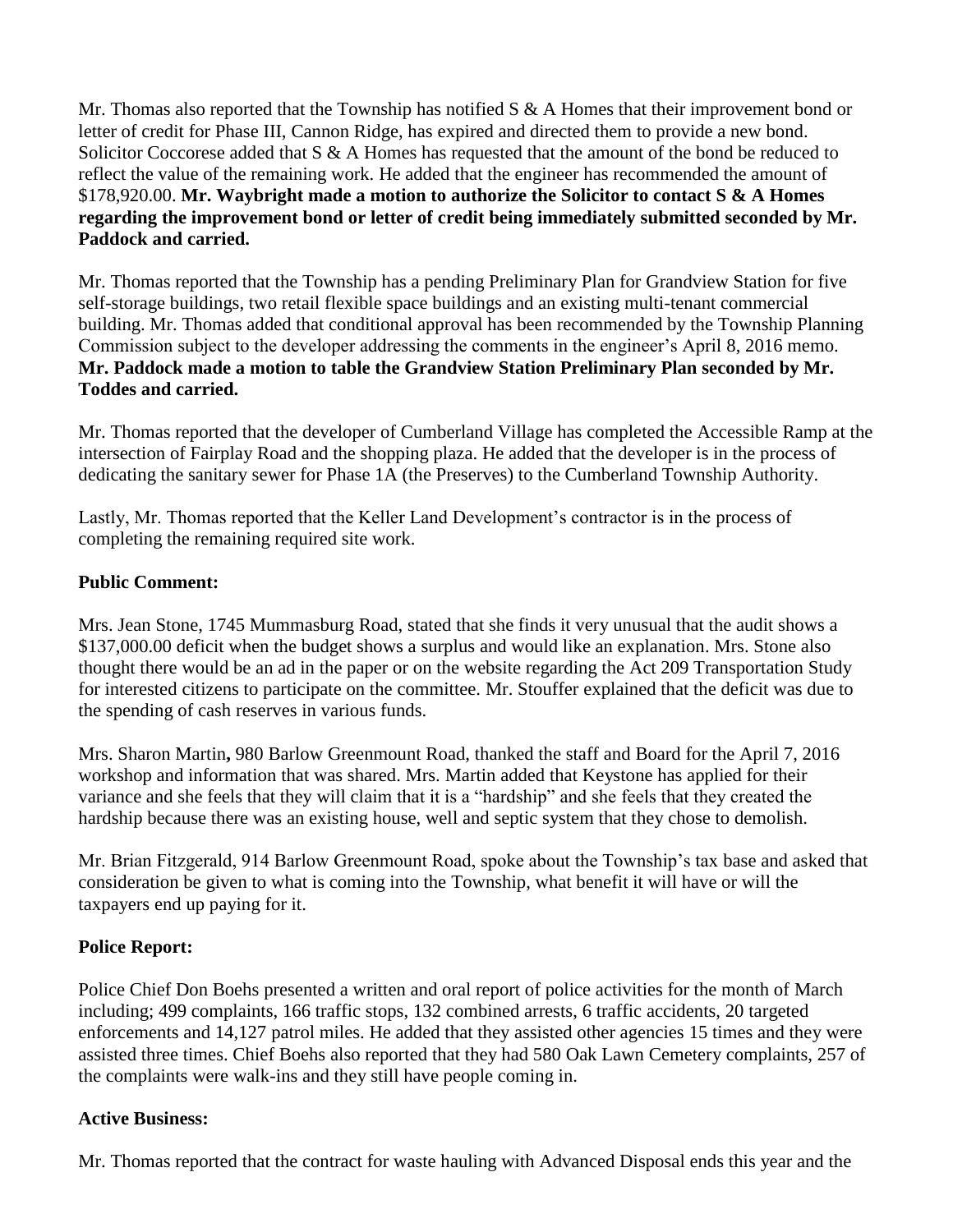Township has three options: extend the current agreement for one year, move forward to begin the process of working with Adams County to put it out for bid; or do nothing and residents can contract with whomever they desire. If the contract is extended for the one year, the rate must stay the same. Mr. Thomas suggested that the Board think about this and he will place it on a workshop agenda.

Mr. Thomas also reported that a request for expense reimbursement has been received from Barlow Fire Company, in the amount of \$13,718.88. He added that Barlow just received funds in January and the Fire Tax is just beginning to come in. Mr. Thomas recommended that this request be deferred until the June meeting. **Mr. Paddock made a motion to table the request from Barlow Fire Dept. until the June meeting seconded by Mr. Waybright and carried.**

Mr. Thomas acknowledged that the 2016 road bids were reviewed by legal staff and awarded. He added that the work to the bridge over Willoughby Run on Blackhorse Tavern Road has been completed and there was also guide rail work done.

Mr. Thomas reported that McMahon Transportation Engineers have provided a proposal to update the Pa. Act 209 Roadway Sufficiency Analysis and Transportation Capital Improvement Plan at a cost of \$33,900.00. Mr. Thomas added that the Township may be able to work with the Adams County Planning Office to update the Land Use Assumptions Report. Mr. Thomas suggested that the Board look at the proposal and discuss it further at a workshop with the Traffic Engineer (Jodie Evans) and Solicitor Wiser present. **Mr. Paddock made a motion seconded by Mr. Waybright and carried to table this and place it on a workshop agenda.**

Mr. Thomas went over several items for a future workshop including an Executive Session regarding a personnel item, public comment policy, waste hauling contract and the Pa. Act 209 Transportation Study. Mr. Thomas suggested that the Board plan on having a workshop on May  $5<sup>th</sup>$  and May  $19<sup>th</sup>$ .

Mr. Thomas read a letter received from Christopher Gallon, Grants Officer for the Gettysburg Foundation, to James Henderson, Chairman of the Planning Commission, requesting a response to whether a multi-purpose trail that they are proposing to link the George Spangler Farm with the Gettysburg National Military Park Visitor's Center aligns with the Planning Commission's goals. Mr. Thomas added that the Planning Commission's action was to recommend that the Board of Supervisors send a letter to Gettysburg Foundation that can be included with their grant application to Pa. Dept. of Conservation and Natural Resources supporting the trail project. **Mr. Toddes made a motion to provide the letter of support for the multi-purpose trail seconded by Mr. Paddock and carried.**

Mr. Thomas reported that a letter and agreement has been received from the Adams County Commissioners which needs approval for the Township to continue to participate in the Adams County Local Bridge Inspection Program. He added that this has been reviewed by the Solicitor and there is no charge to the Township to participate. **Mr. Waybright made a motion to continue participation in the Adams County Local Bridge Inspection Program seconded by Mr. Paddock and carried.** 

### **Solicitor – No report.**

# **Committee Reports and comments from Board Members:**

**Finance and Public Safety –** Chair Underwood reported that they are seeking approval for a replacement purchase of a new police vehicle that has been budgeted for 2016 and the sale of two surplus cars. **Mr. Waybright made a motion to approve the replacement purchase of a new police vehicle seconded by Mr. Toddes and carried. Mr. Toddes made a motion seconded by Mr. Waybright and carried to deem police car #4 (2006 Dodge Charger) as surplus. Mr. Waybright made a motion to sell car #2 (which failed to sell on 4/6/16) and car #4 to the highest bidder seconded by Mr. Toddes and**